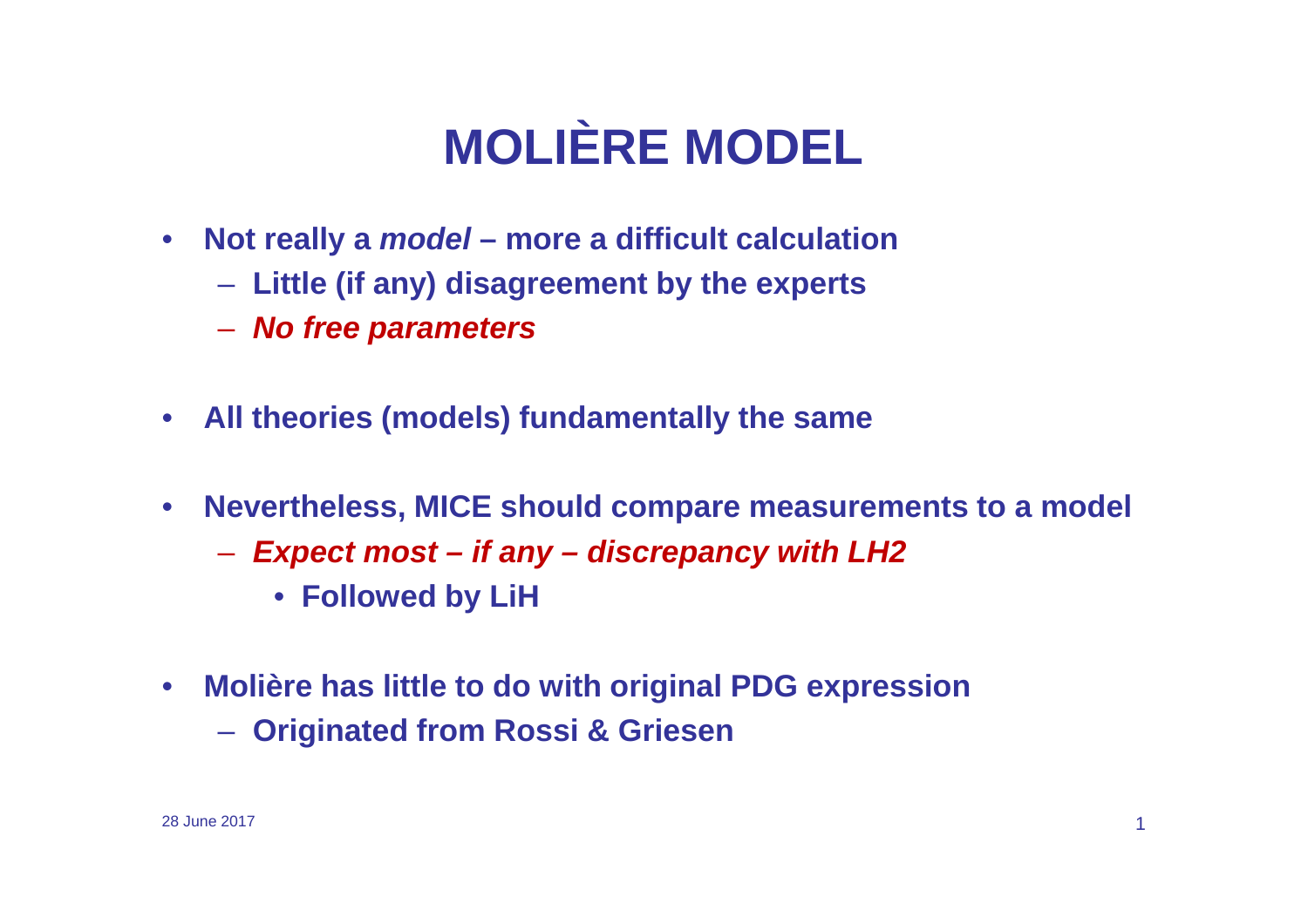## **MICE COMPARISON**

- **Data should – must – be compared with direct calculation of Molière distribution**
- **Some MC may be necessary**
	- **To allow for efficiencies, 'no-absorber', and acceptance**
	- **But don't believe that what (say) G4 gives is pure Molière (or anything else) without very careful check**
	- **G4 et al have to be pragmatic and take various short cuts**
		- **Results may be good enough for most purposes, however**
		- **Caveat emptor!**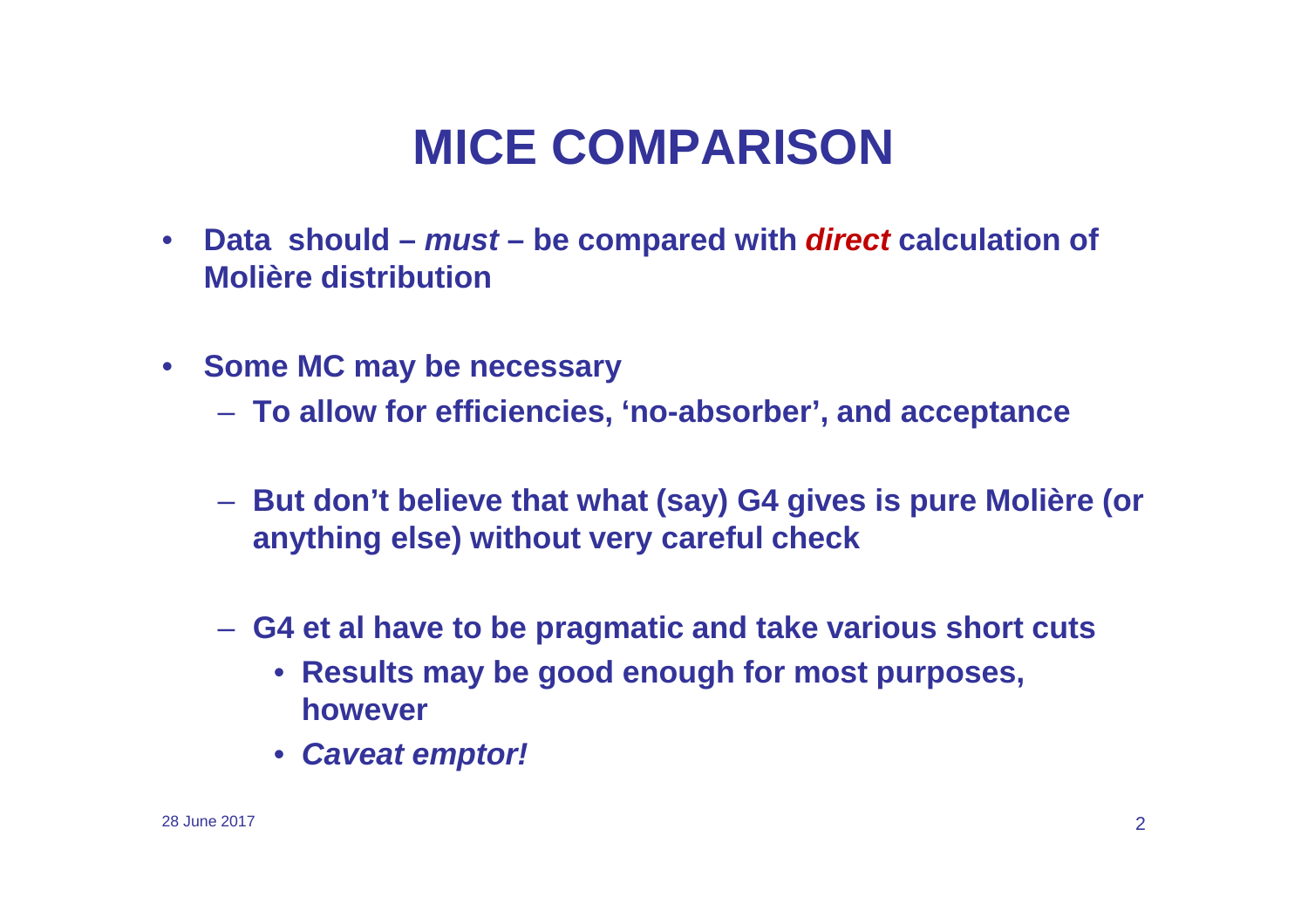## **OVERVIEW**

- **The underlying physics**
	- **Single scattering**
- **The 'problem'**
	- **How to obtain the distribution of scattering angles**
- **What Molière did**
	- **A** But not in detail
- **The recipe**
	- **Hart Communication**  $-$  But not in detail
- $\bullet$ **Comparison with another model**
- **Comments & To Do list**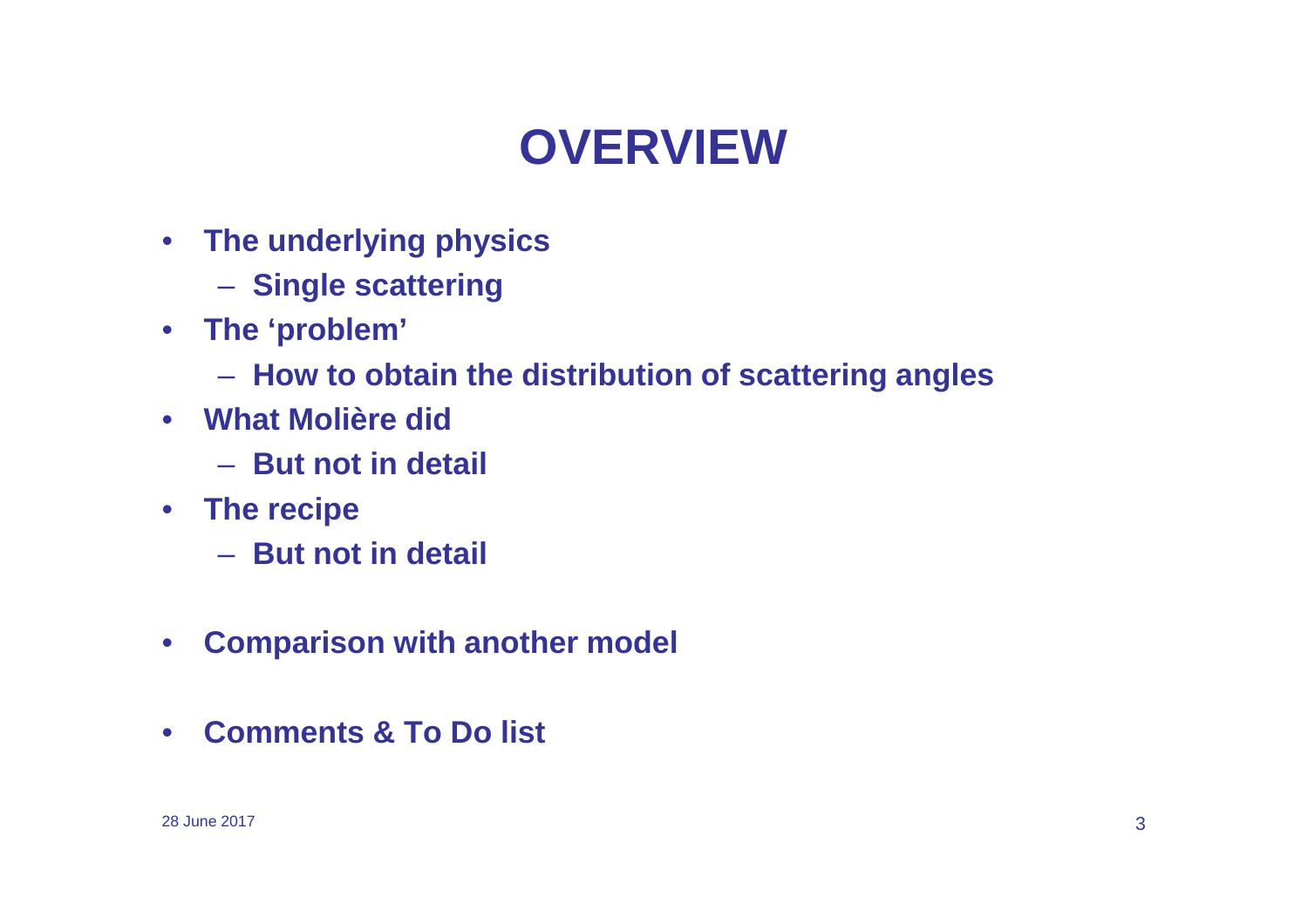## **CRIBS USED IN FOLLOWING**

- **Rossi's book 'High Energy Particles' circa 1956**
- **G. Molière, Z. Naturforsch, 3a, 78 (1948) (in German)**
- **H.A. Bethe, Phys. Rev. 89, No. 6, 1256 (1953) (in English)**
- **U. Fano, Phys. Rev. 93, No. 1, 117 (1954)**
- **B. Gottschalk et al., NIM B74 467 (1993)**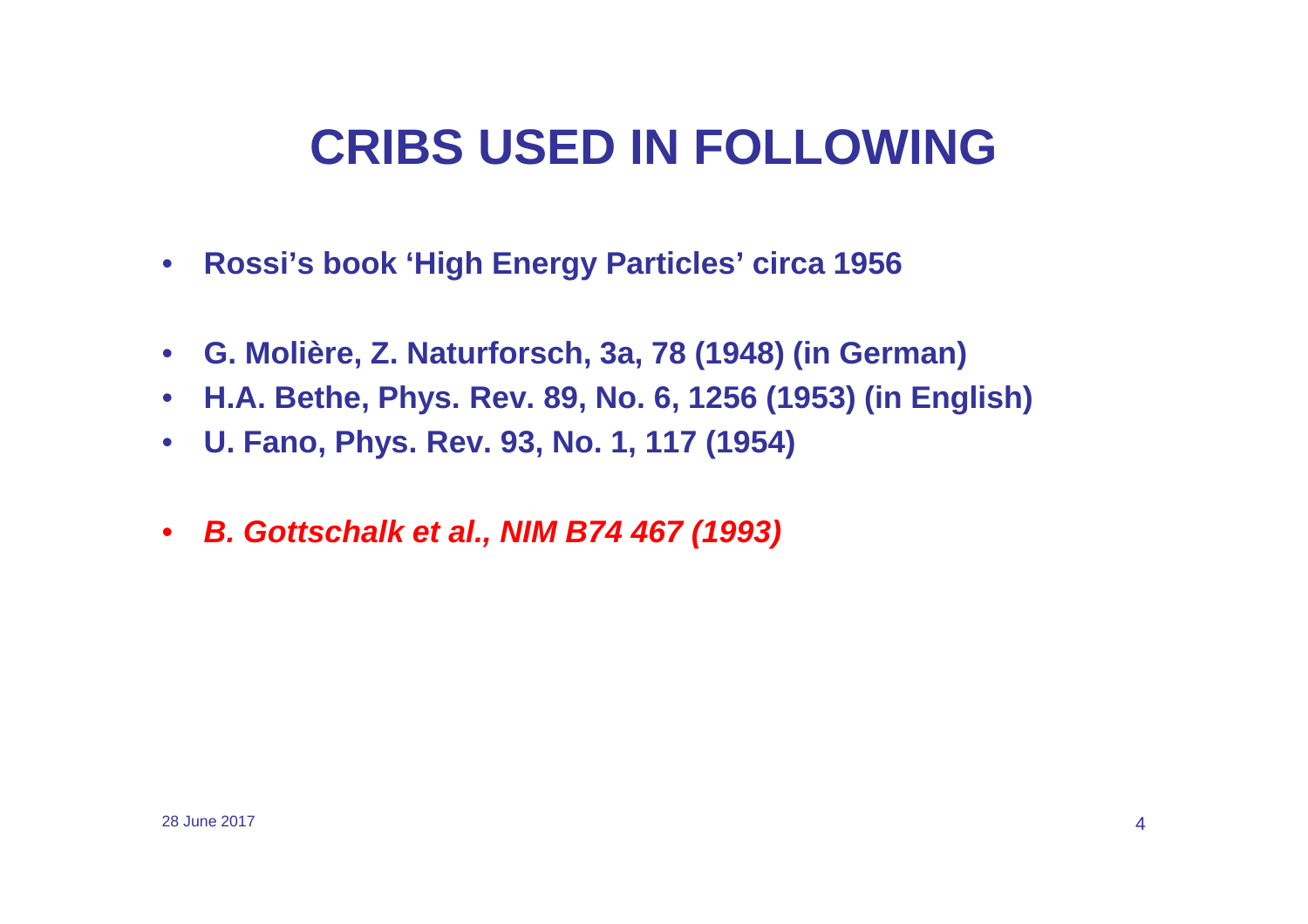## **UNDERLYING PHYSICS:SINGLE SCATTERING**

#### **Rutherford:**

**Particle scatters from bare nucleus**

**Classical E-M**

**Coherent:**





#### **Wentzl / Molière:**

**Nucleus screened by atomic electrons**

**QM calculation**

**→ Screening angle** 

**Particle scatters from atomic electrons themselves – part of energy loss**

**Incoherent:**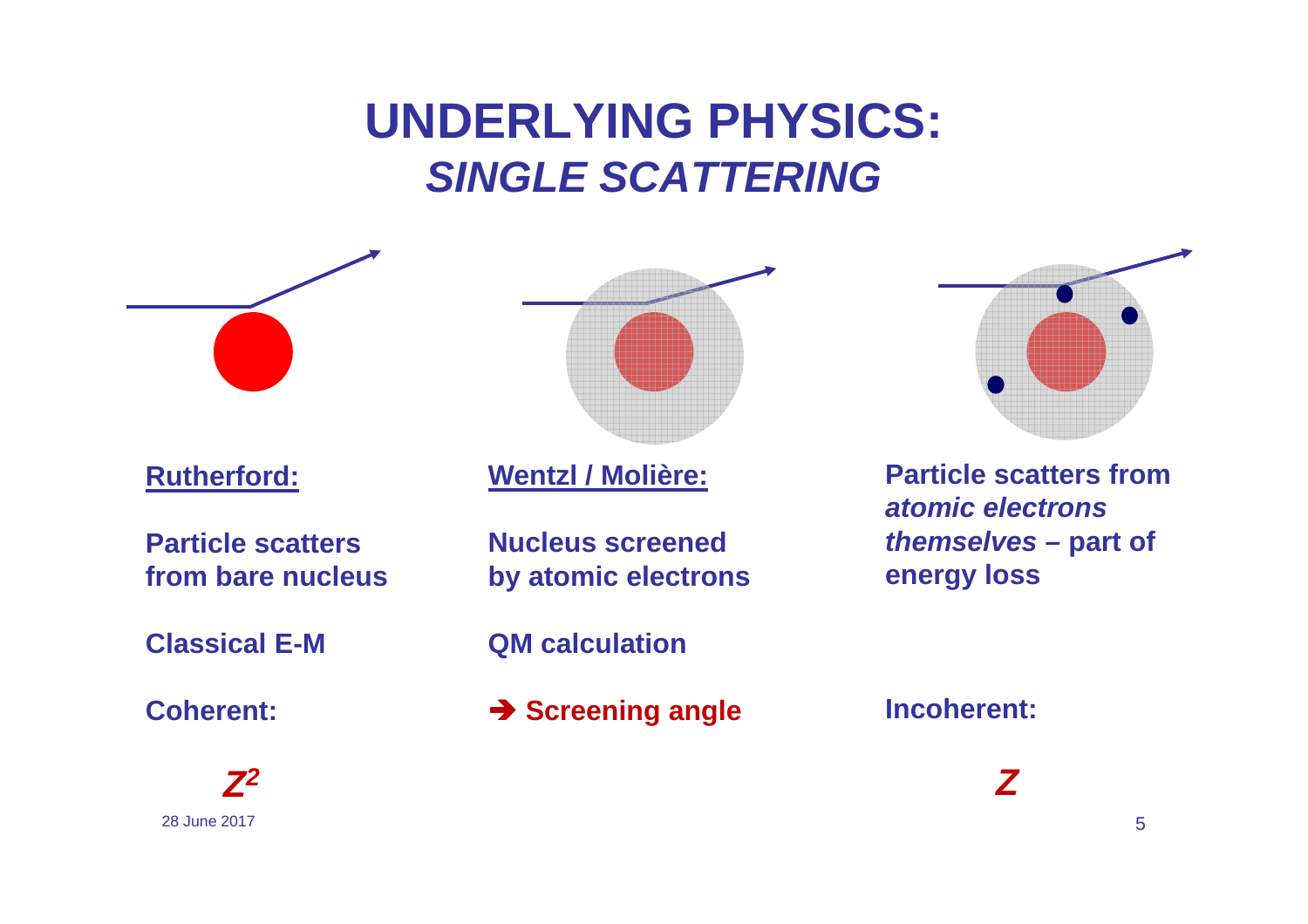**Apart from atomic constants, single scattering cross-section from screened nucleus is:**

$$
\frac{d\sigma}{d\Omega} \propto \frac{Z^2}{pv} \frac{1}{(\chi_a^2 + \chi^2)^2}
$$

$$
\chi_a = \frac{\hbar}{pa} = \frac{\lambda}{a} = \frac{\lambda}{0.885a_0 Z^{-\frac{3}{2}}}
$$

$$
\frac{1}{pv}
$$
 is pure kinematics

**is screening angle, depending on** Z **but order of microradians**

### *a* **is Thomas-Fermi radius of atom**

**Ignores the atomic electrons – but cross-section per atom smaller by** Z **– unimportant in medium or high-**<sup>Z</sup> **materials**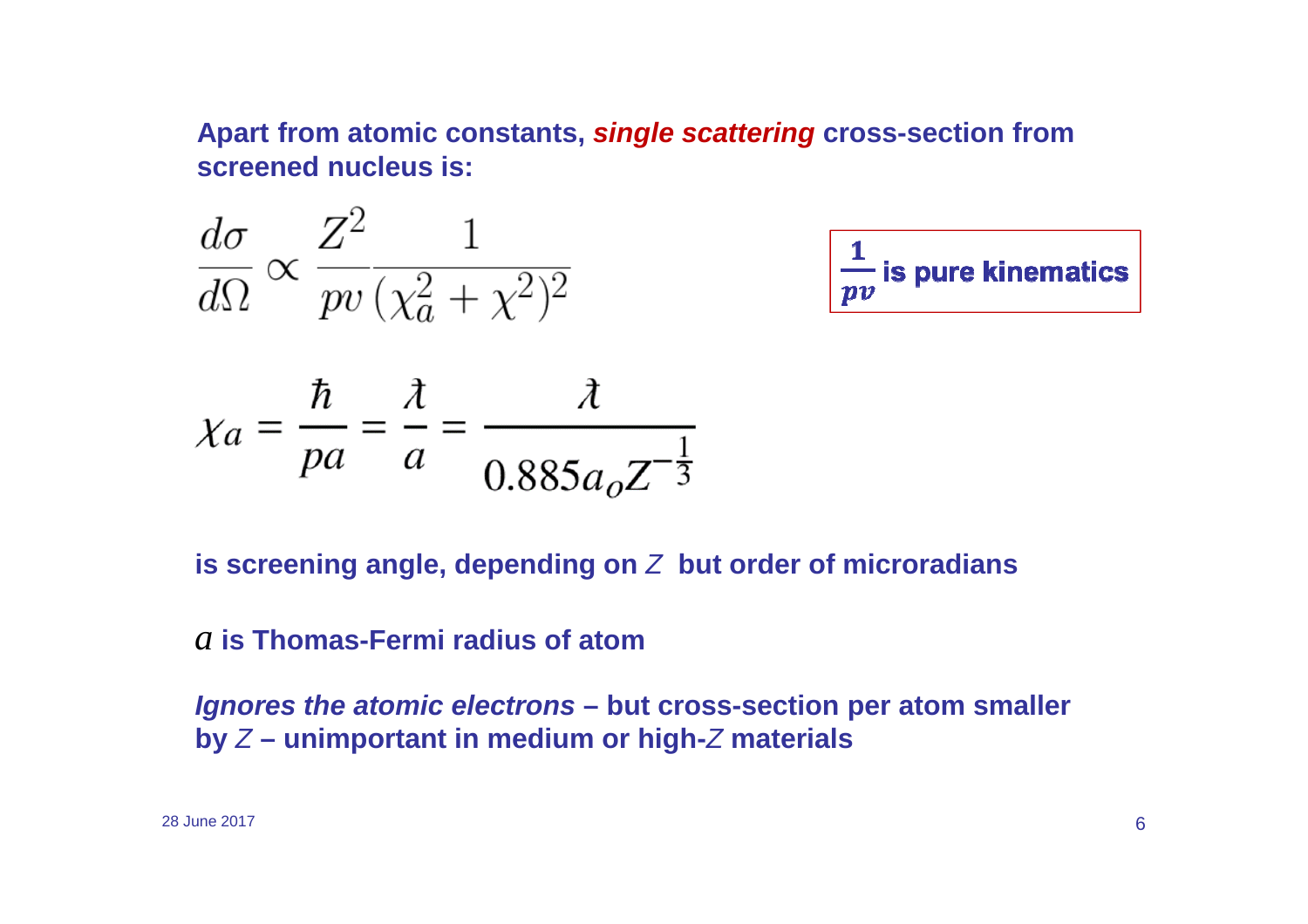## **MULTIPLE SCATTERING**



- $\bullet$  **The problem is to determine the distribution of scattering angle after many (thousands) of single scatters**
- $\bullet$ • Space angle is  $\theta$
- $\bullet$ **Two dimensional convolution;** χ **is a 2D vector**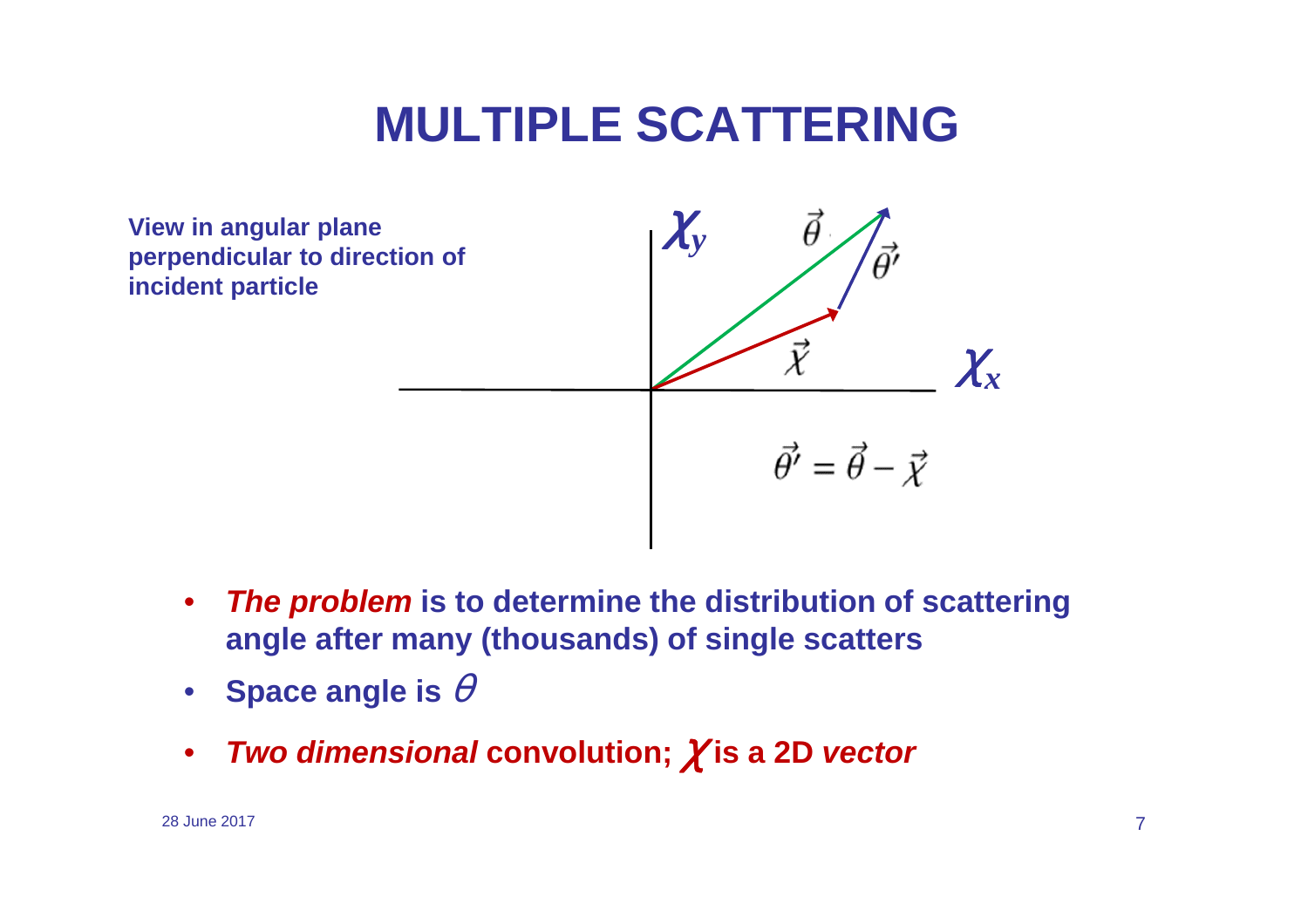## **SOLVE TRANSPORT EQUATION:**

**Scattered out**  
\n
$$
\frac{\partial f(\theta, t)}{\partial t} = -Nf(\theta, t) \int \sigma(\chi)\chi d\chi + N \int f(\vec{\theta'}, t)\sigma(\chi)d\chi
$$
\n
$$
\vec{\theta'} = \vec{\theta} - \vec{\chi}
$$

 $f\left(\theta,t\right)$  is (desired) distribution of  $\;\theta$  after thickness  $t$ 

*N* **is number density of scatterers**

**Solve with Fourier – Bessel transformations (higher maths!)**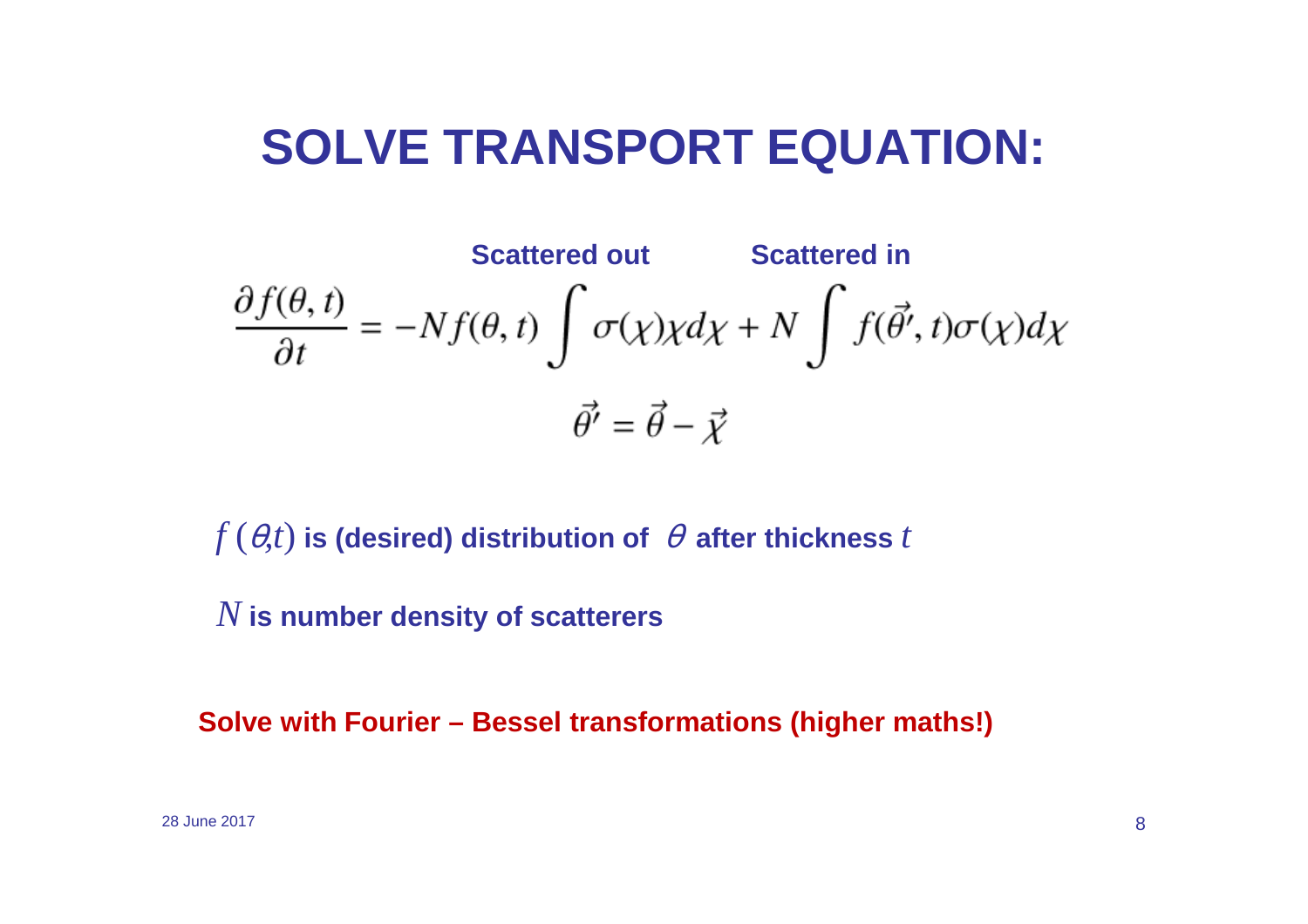# **MOLIÈRE**

- **Used WKB method + T- F potentials to obtain**
- **Solved the transport equation**
- Introduced  $\chi_{\boldsymbol{c}}^{}$  , the 'single scattering angle'

 $-$  Probability of scatter with  $\theta > \chi_{\bm{c}}$   $= 1$  in thickness  $t$ 

•• Distribution $f(\bm{\theta},\bm{t})$  described by ratio  $\frac{1}{\bm{V}}$  and  $\bm{\mathcal{A}}^{\mathcal{L}}$  in terms **of a scaled angle:**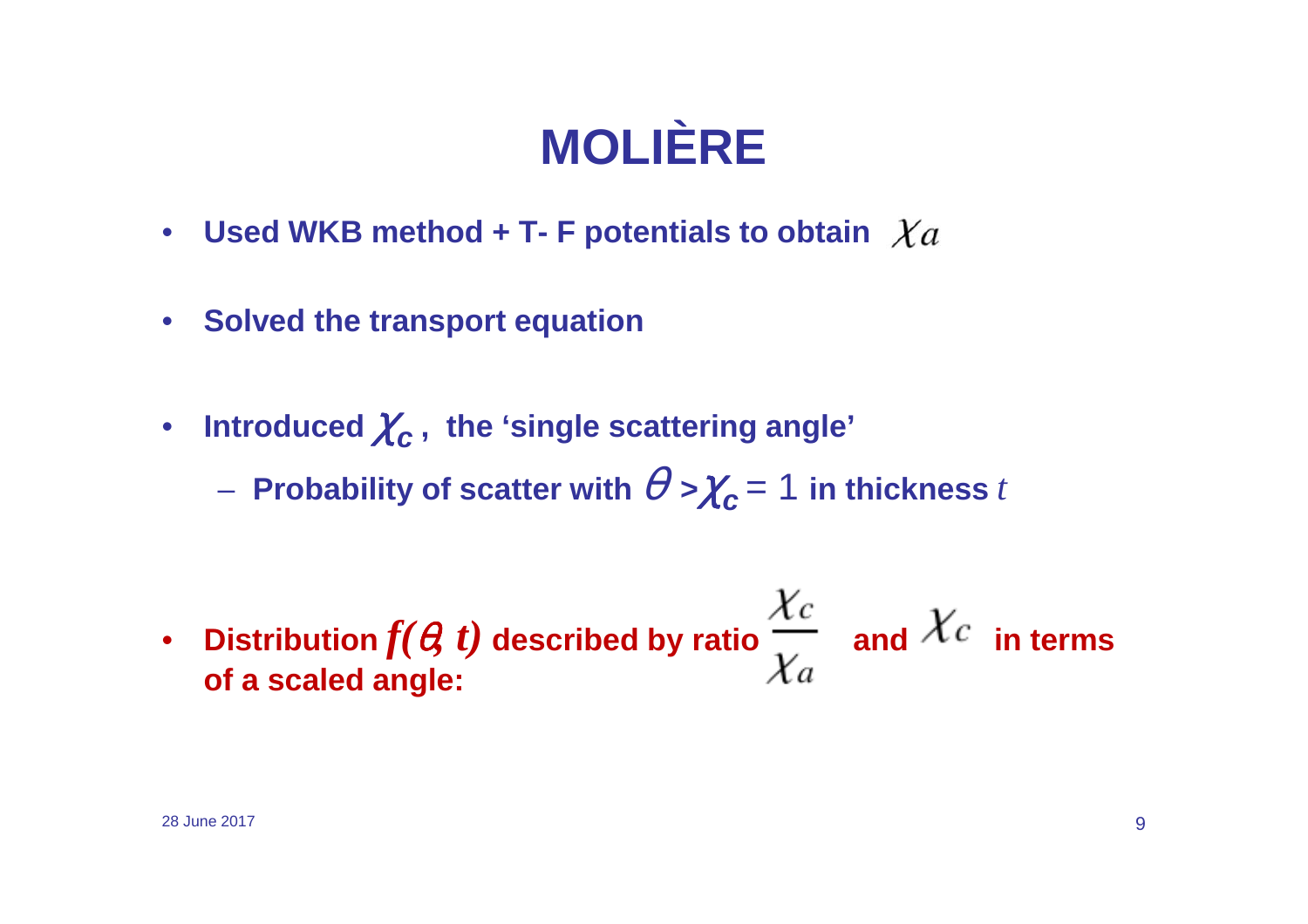In terms of a new parameter  $B$  :

$$
B\left(\frac{\chi_c}{\chi_a}\right)
$$

**Molière angle :** 
$$
2\theta_M^2 = \chi_c^2 B
$$

**Scaled angle :** 
$$
\theta' = \frac{\theta}{\sqrt{2}\theta_M}
$$

### **Final distribution of space angles :**

$$
f(\theta) = \frac{1}{2\pi\theta_M^2} \frac{1}{2} \left[ f^{(0)}(\theta') + \frac{f^{(1)}(\theta')}{B} + \frac{f^{(2)}(\theta')}{B^2} \right]
$$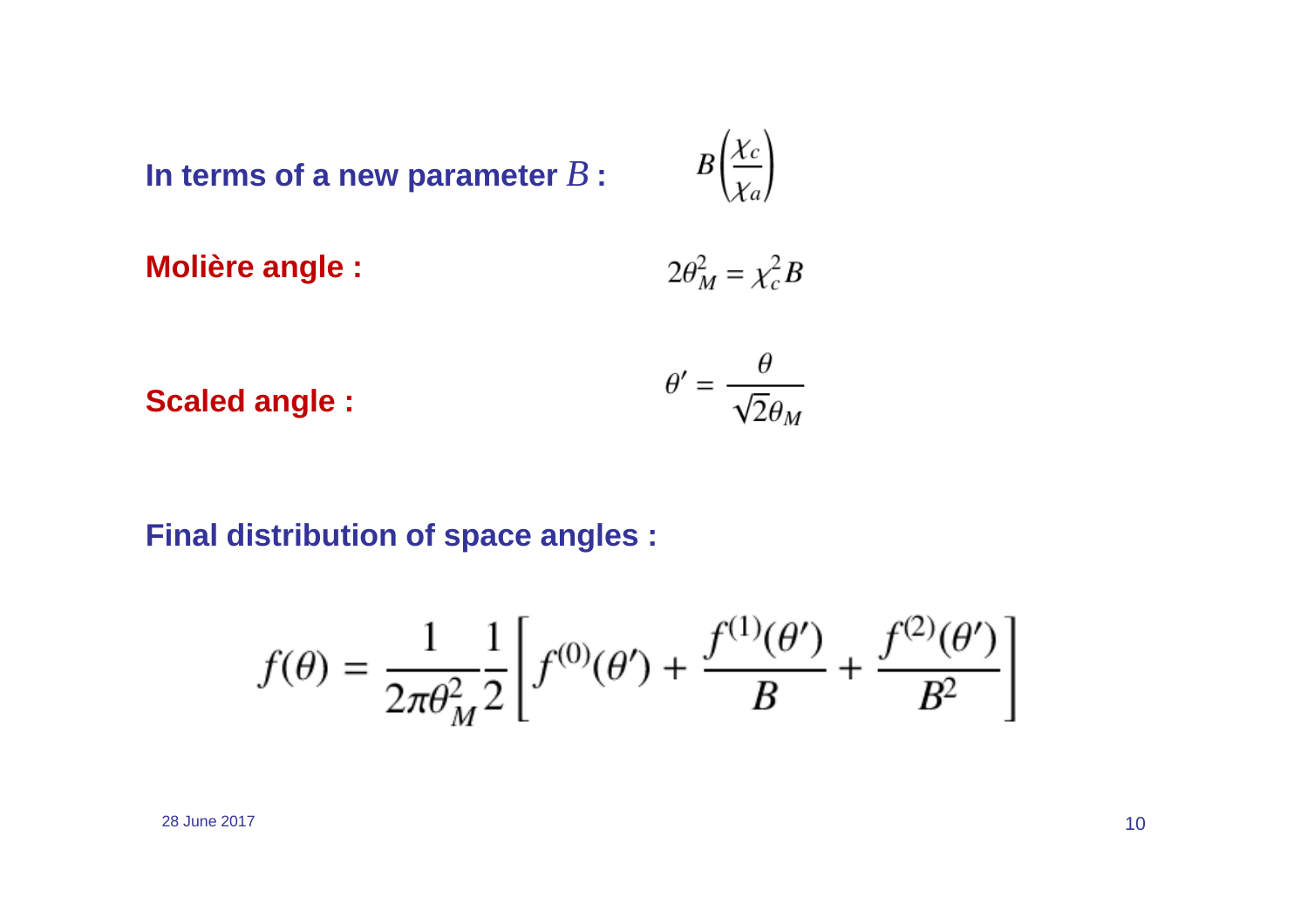## **THE FUNCTIONS**

$$
f^{(n)}(\theta') = \frac{1}{n!} \int_0^\infty y \, dy J_0(\theta' y) e^{-y^2/4} \left(\frac{y^2}{4} \ln \frac{y^2}{4}\right)^n.
$$
  
(16a)  

$$
f^{(0)} \text{ is simply a Gaussian:}
$$
  

$$
f^{(0)}(\theta') = 2 e^{-\theta'^2}.
$$
  
(16b)

Molière and Bethe give further formulas and tables for  $f^{(1)}$  and  $f^{(2)}$ .

- **From Gottschalk's paper**
- • **The**  *f*s **are tabulated by Molière and Bethe (phew!)**
	- $-$  at discrete values of  $\theta$   $^{\prime}$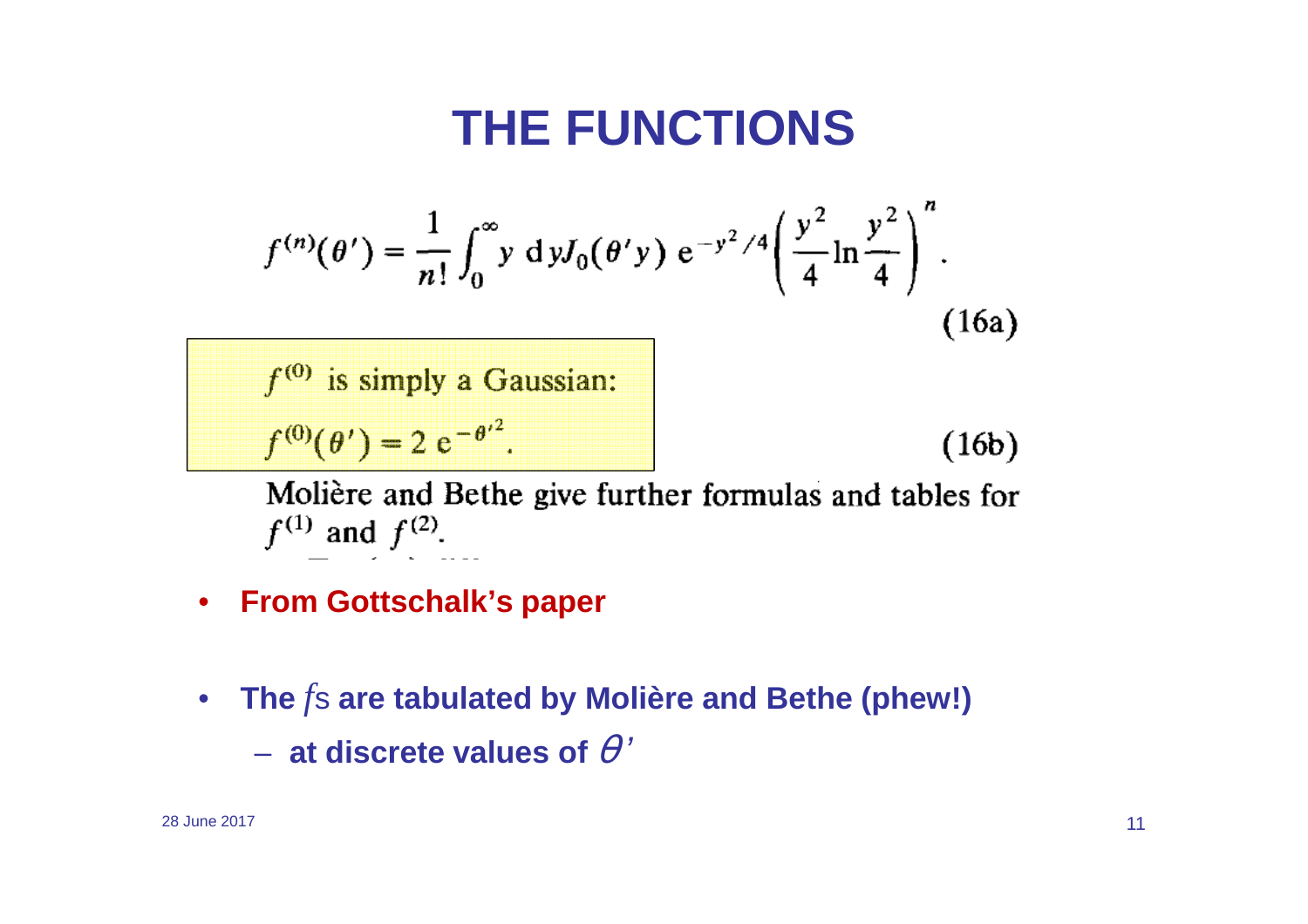Tab. 2. Die Funktionen  $f^{(1)}(\theta)$ ,  $f^{(2)}(\theta)$ ,  $f^{(1)}(\varphi)$  und  $f^{(2)}(\varphi)$ .



**Functions** *f <sup>0</sup>, f <sup>1</sup>* **and** *f <sup>2</sup>* **from Molière's paper**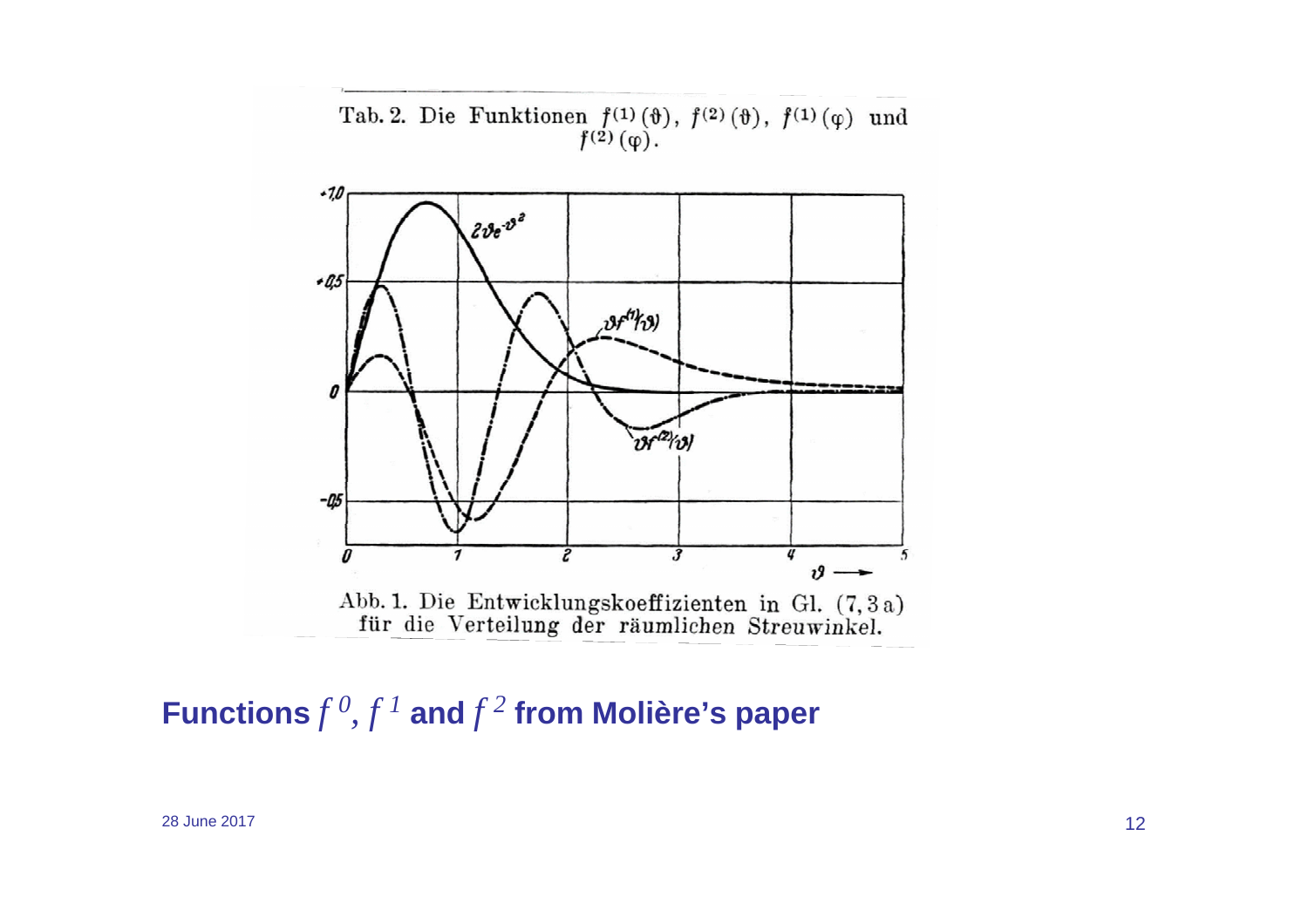## **BUT WHAT ABOUT THE ELECTRONS?**

• **Bethe, following Kultchitsky and Latyshev, used the ansatz**

 $Z^2$  $\alpha^2 \rightarrow Z(Z+1)$  in expression for  $\chi_c^2$ 

- **But does not allow for very different kinematics of scattering from nuclei or electrons**
	- **Maximum angle for 200 MeV/ c muon from electron ~ 5 mr**
	- –**~ 1 radian from nucleus**
- **Fano introduced better correction taking into account binding of electrons and kinematics**
	- **Not easy to follow in detail**
	- **Used in Gottschalk's paper (and what follows)**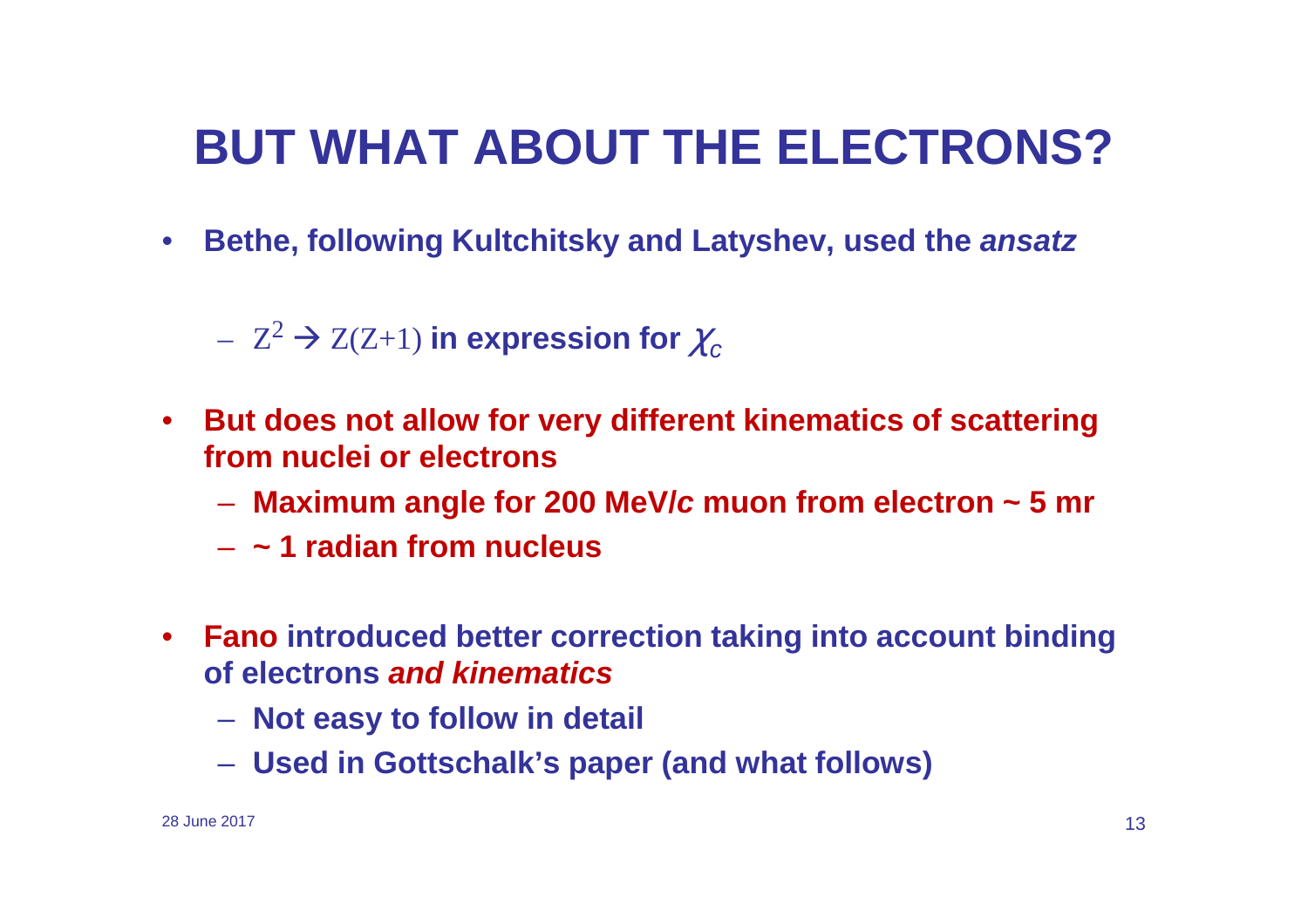## **CALCULATIONS**

- $\bullet$  **Best 'recipe' is in Gottschalk's paper**
	- **Not difficult if you keep a clear head**
	- **Shows how, following Molière, to deal with:**
		- **Mixtures & compounds**
		- **Energy loss**
		- **Electrons**
			- **à la Fano**
	- **Tables for space (3D) angle from Bethe**
	- **Tables for projected angles (2D) from Molière**
		- Both given only at a discrete set of  $\theta_M$  up ~ 7 (4 in 2D)
			- $-$  Either interpolate or dreadful integral at each  $\theta$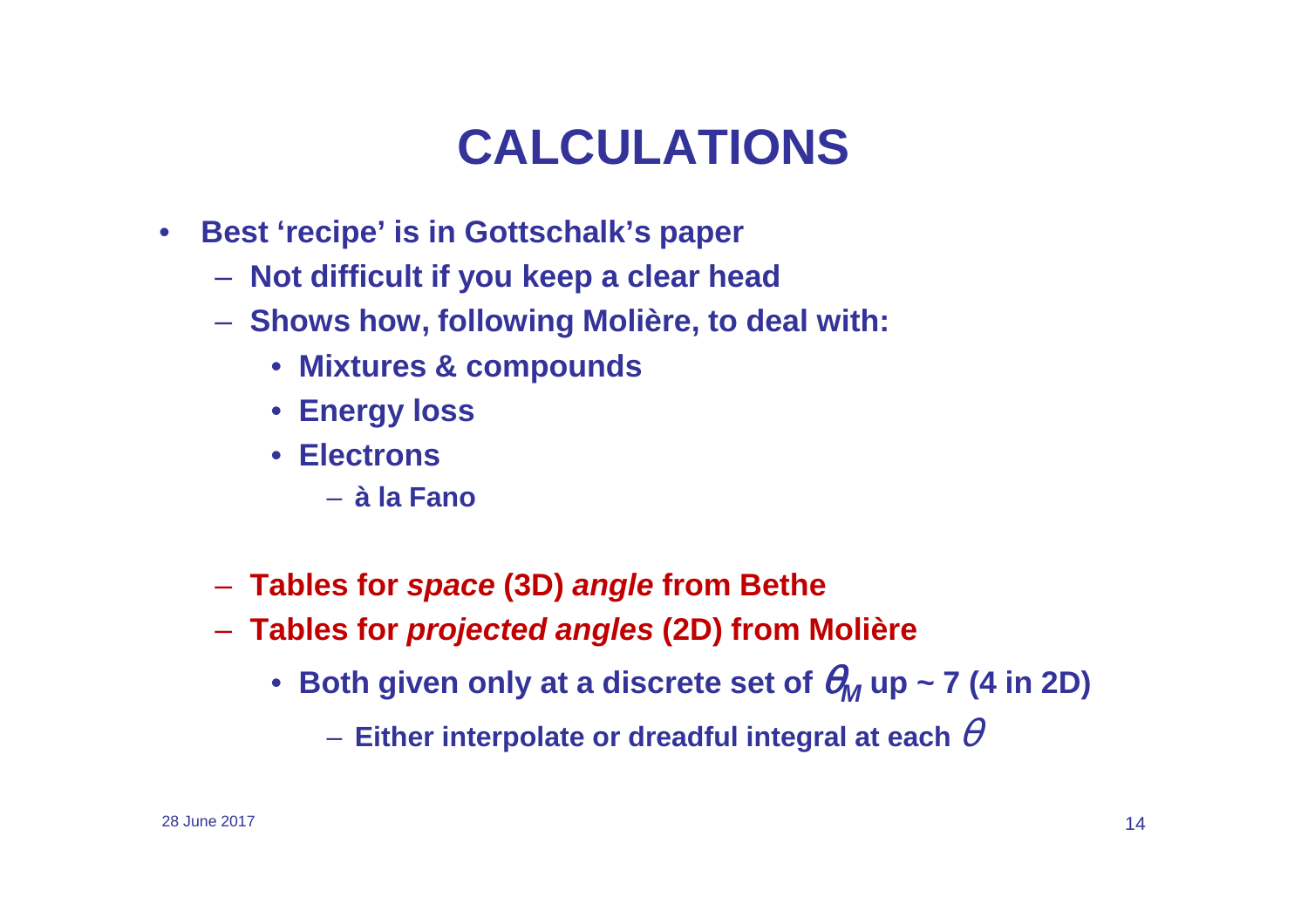

**Molière calculation follows Gottschalk's prescription, Bethe's tables**

**Looks good (as it should); electrons matter in LiH**

28 June 2017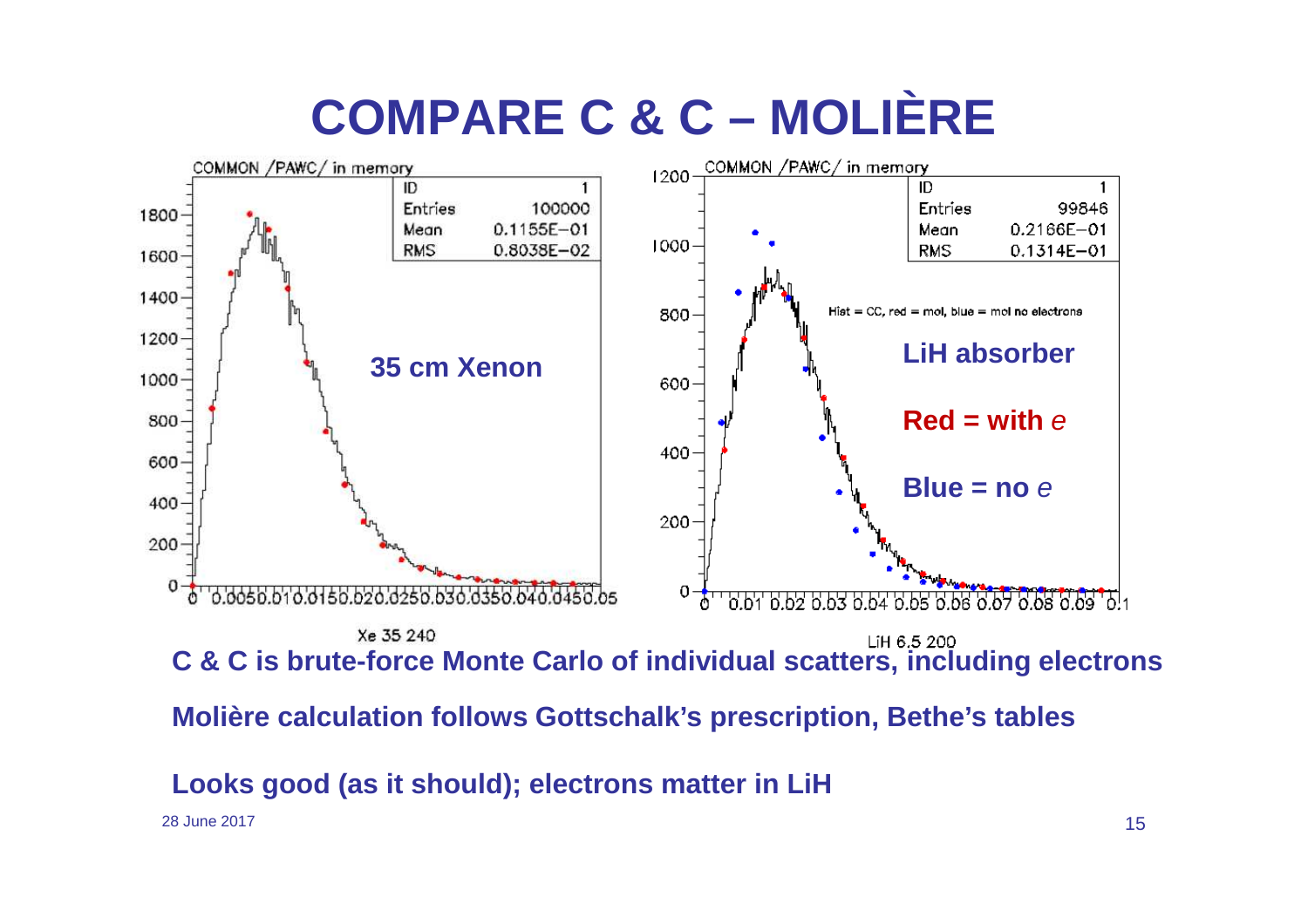## **STATUS**

- **Have FTN (!) code that can** 
	- **Calculate Molière distributions at discrete points** 
		- •**(as given by Molière and Bethe)**
	- **In 3D (space angle)**
	- **In 2D (projected angle)**
	- **Computation time is 'zero'**
	- – **Interpolate between points in 3D or 2D**
		- •**Cubic spline**
	- – **For LH2, LiH, Ne, Al, Xe, Scintillator…..** 
		- $\bullet$ **Easy to add others**
	- **Calculated for all MICE absorbers & momenta**
		- •- **John N.**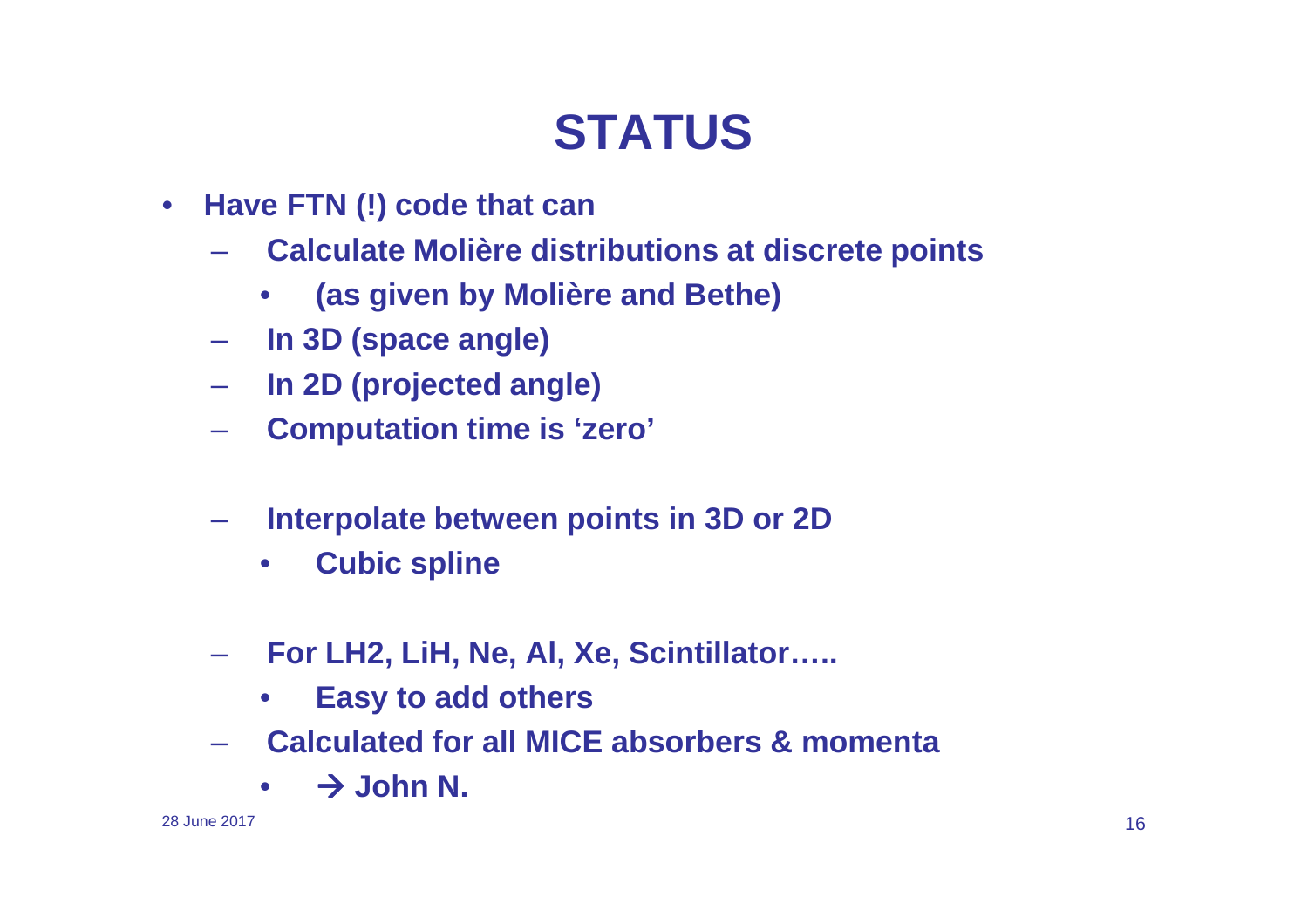2017/05/18 20.44

2017/05/18 20.45



**Example 3D and projected angle distributions (LiH, 240 MeV/c ???)**

#### **Points & interpolation**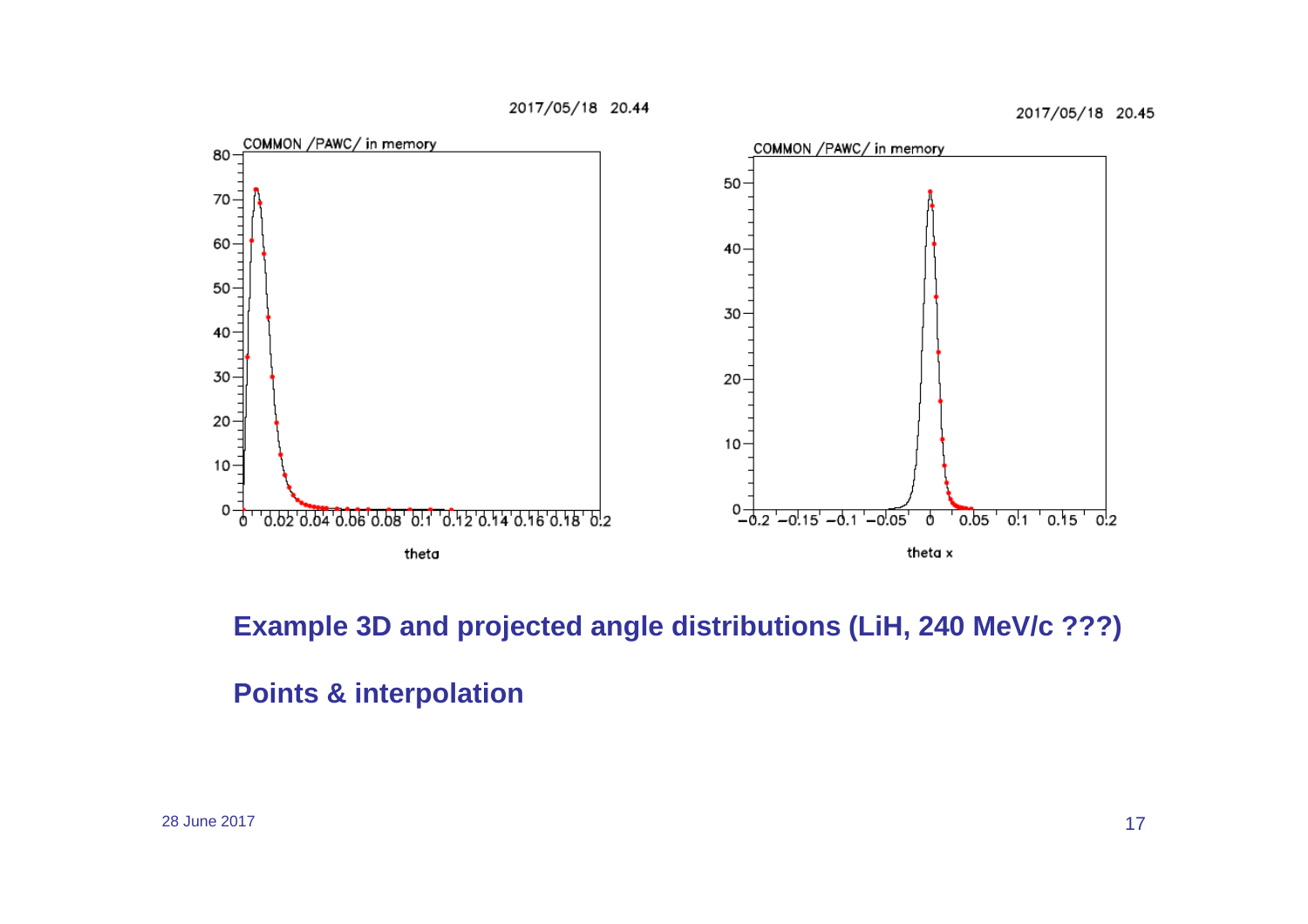## **PLANS**

- • **Range of angles given by Molière & Bethe is (a bit) limited**
	- **Extend range**
		- **Molière gives approximate formulas for larger angles**
			- **Claims are good to 2 – 3 percent**
- **Compare with Muscatt data**
	- **Hart Communication Including Fano correction**
	- **(don't think Muscatt did that)**
- • **Figure out convenient way of integrating over wide beammomentum distributions**
- $\bullet$  **Think about range of validity of convolution and de-convolution used in the analysis (data = pure absorber \* no absorber)**

28 June 2017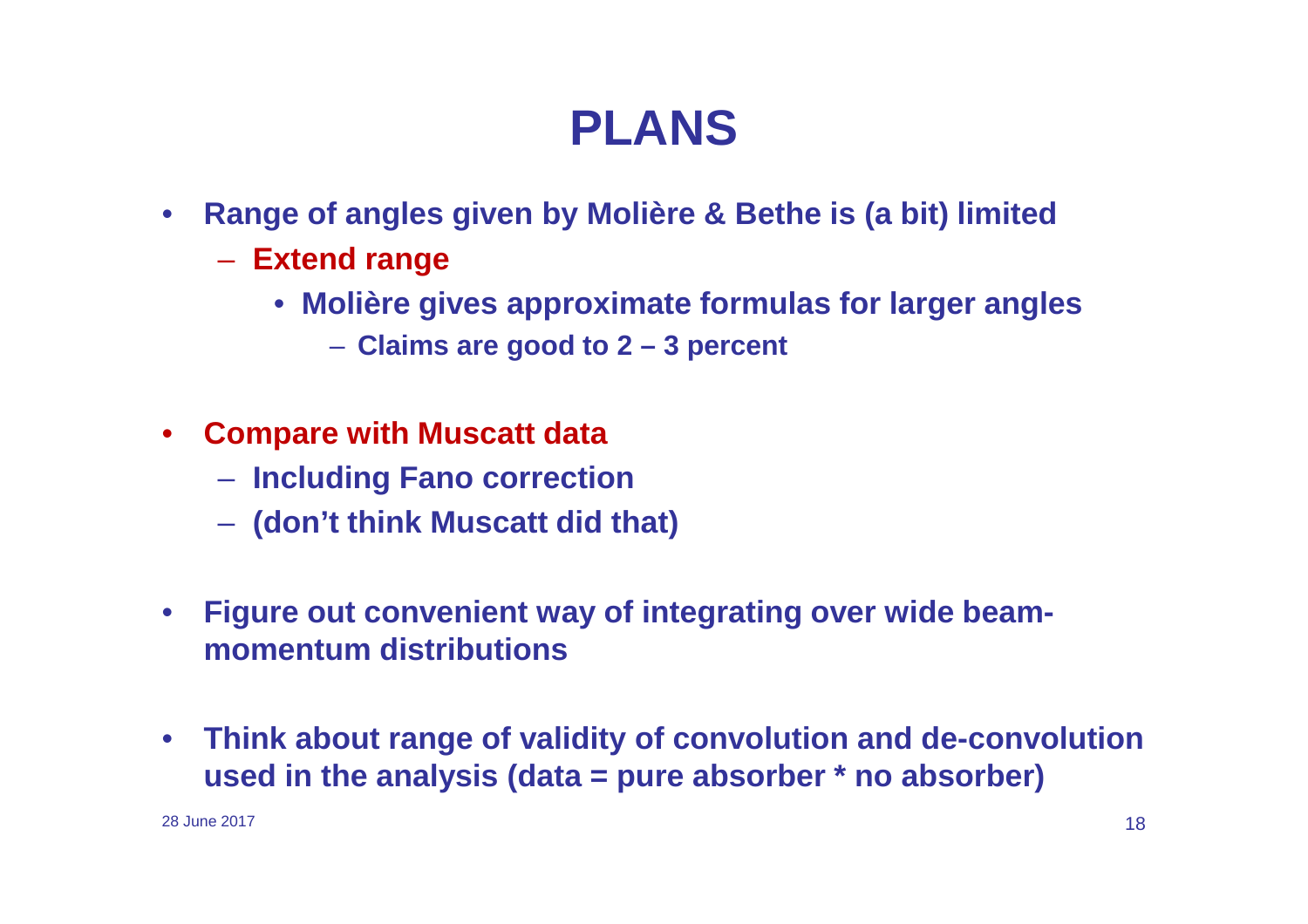# **IS MOLIÈRE CORRECT?**

We have reviewed six other published proton measurements, partially reanalyzing four whose authors claimed that Molière theory either did not apply (because of thick targets) or was incorrect. These experiments range from 1 MeV to 200 GeV incident energy. Averaging each measurement including our own over everything but target material we obtain 39 independent measurements of the deviation from theory whose distribution is normal with a mean value  $-0.3 \pm 0.5\%$  and an rms spread of 3%. We conclude that Molière theory with the Fano correction is accurate to better than 1% on the average for protons. Systematic discrepancies on the order of a few percent with target thickness and/or target material cannot be ruled out at present. In particular there is some indication that the theory may be  $\approx 4\%$  high for the highest-Z materials.

- **Extract from the abstract of Gottschalk's paper.**
- $\bullet$ **Can MICE make any stronger statement?**
- $\bullet$  **Recently discovered a 2016 paper by Gottschalk et al. who claim comparison of G4 with Molière is better than comparison of G4 with measurements. They did that and (I think) they concluded G4 is OK for their purposes – proton therapy.**